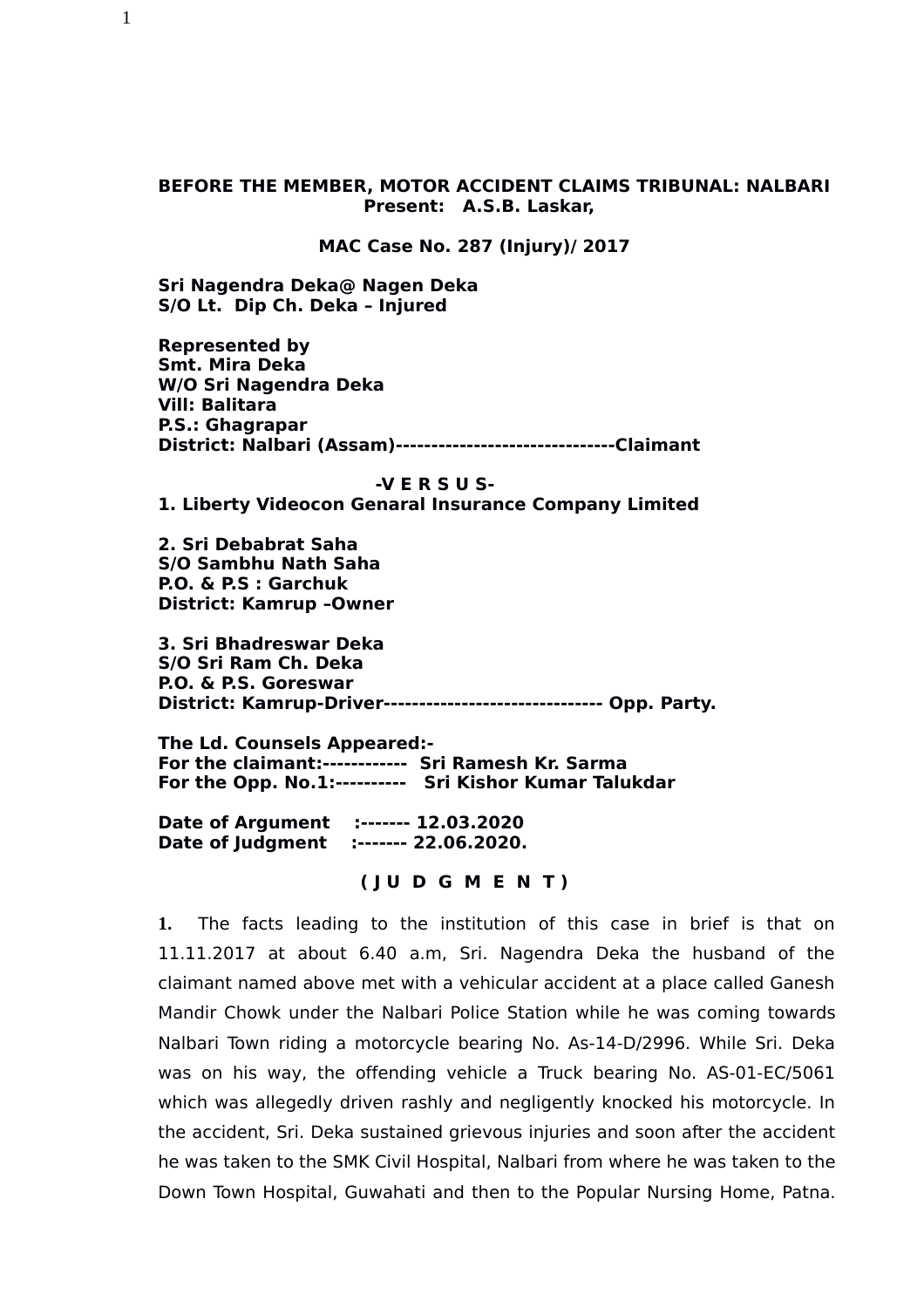After the accident, an FIR was also lodged and a case vide Nalbari P.S. Case No.886/17 was registered.In due course the claimant ammended her claim petition and stated that injured is an employee of Balitara High School.

**2.** Narrating the above stated facts in detail, the claimant filed a claim petition U/S 166/140 of the M.V. Act for her husband impleading the owner, driver and the insurer of the offending vehicle as opposite parties claiming compensation amounting to Rs. 15,00,000/- under different heads.

**3.** On receipt of the claim petition, same was admitted and notices were issued upon the opposite parties, who also made their appearance and contested the case by filing their respective written statement. In their joint written statement, opposite party No.2 and 3, the owner and driver of the offending vehicle challenged the maintainability of the case and contended that there was no rash or negligence in driving the offending vehicle. They also contended that the vehicle was driven with a valid driving license and it was duly insured with the Liberty Videocon General Insurance Company Limited vide Policy No.2013-300201-16-1002905-00-000 and the policy was valid till 01-03-2018. They further contended that the offending vehicle had a valid fitness certificate and route permit. The opposite party no. 1, the Liberty Videocon General Insurance Company Ltd. also challenged the maintainability of the case. The Insurance Company denied all the averments and allegations made by the claimant in her claim petition. The Insurance Company also prayed for strict proof of the averments made by the claimant in her claim petition. The Company admitted that the vehicle was duly insured with it, but, denied the involvement of the offending vehicle in the accident. The Company further contended that the driver of the vehicle did not possess valid driving license and there was no valid route permit or fitness certificate of the vehicle.

**4.** Thereafter, going through the pleadings and hearing the parties, the following issues were framed:-

## **Issues**

(i) Whether the husband of the claimant got injury on 11.11.2017 at about 6.40 a.m, due to rash and negligent driving by the driver of the offending vehicle no. AS-01-EC/5061 at Ganesh Mandir Chowk ?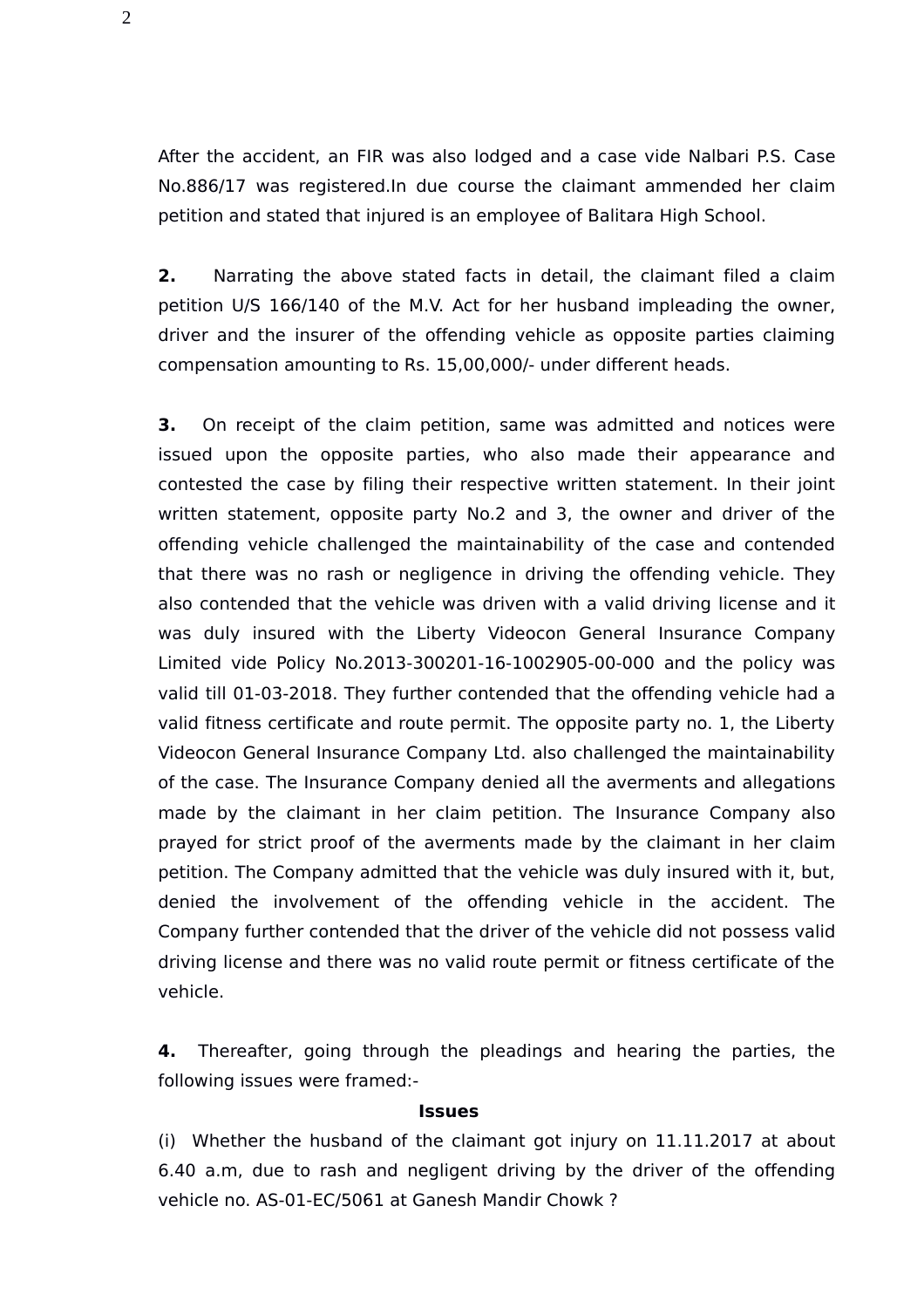(ii) Whether the prayer of the claimant for compensation due to the injury of her husband can be allowed and if so, who is to pay the same and to what extent?

(iii) To what other relief or reliefs the claimant is entitled to?

## **Decision & Reasons Thereof**

**5.** In this case the husband of the claimant, the injured adduced his evidence and also exhibited some documents. The claimant also adduced the evidence of the doctor who had issued the disability certificate. The contesting opposite party abstained from adducing evidence. Let me see how far the claimant is successful in establishing his claim.

#### **Issue No.1:**

**6**. It is already stated that in her claim petition the claimant alleged that the accident occurred due to rash and negligent driving by the driver of the offending vehicle and it appears that during his evidence, the injured also reiterated the same. During his evidence the injured, Sri Nagendra Deka narrated that on 11.11.2017 at about 6.40 a.m, the offending vehicle had knocked his motor cycle while he was coming towards Nalbari. He also narrated that the offending vehicle was driven rashly and negligently. He further narrated about his injuries and his treatment in the SMK Civil Hospital Nalbari, Down Town Hospital Guwahati, Paras HMRI Hospital Patna and in the Popular Nursing Home, Patna. He further narrated that he sustained grievous injuries in his left leg, head and other parts of body. He added that he is a clerk in the Balitara High School. He further narrated that he had appeared before a Medical Board and his disability was assessed to the extent of 45%. He also exhibited the Accident Information Report in Form 54, FIR, chargesheet, seizure-list and medical documents. During his cross-examination, he reiterated the date and time of the accident. He also re-iterated that the offending Truck was driven in a rash and negligent manner. He further admitted that he is a diabetic patient and submitted cash memos and vouchers for his diabetic treatment also. He further admitted that he is getting his salary regularly and he has not suffered any loss of income. In his additional evidence, the injured exhibited some medical documents and during his cross examination, he denied the suggestion that the documents exhibited by him are fake.

**7**. In his evidence, Dr.Chittaranjan Pathak, the witness for the claimant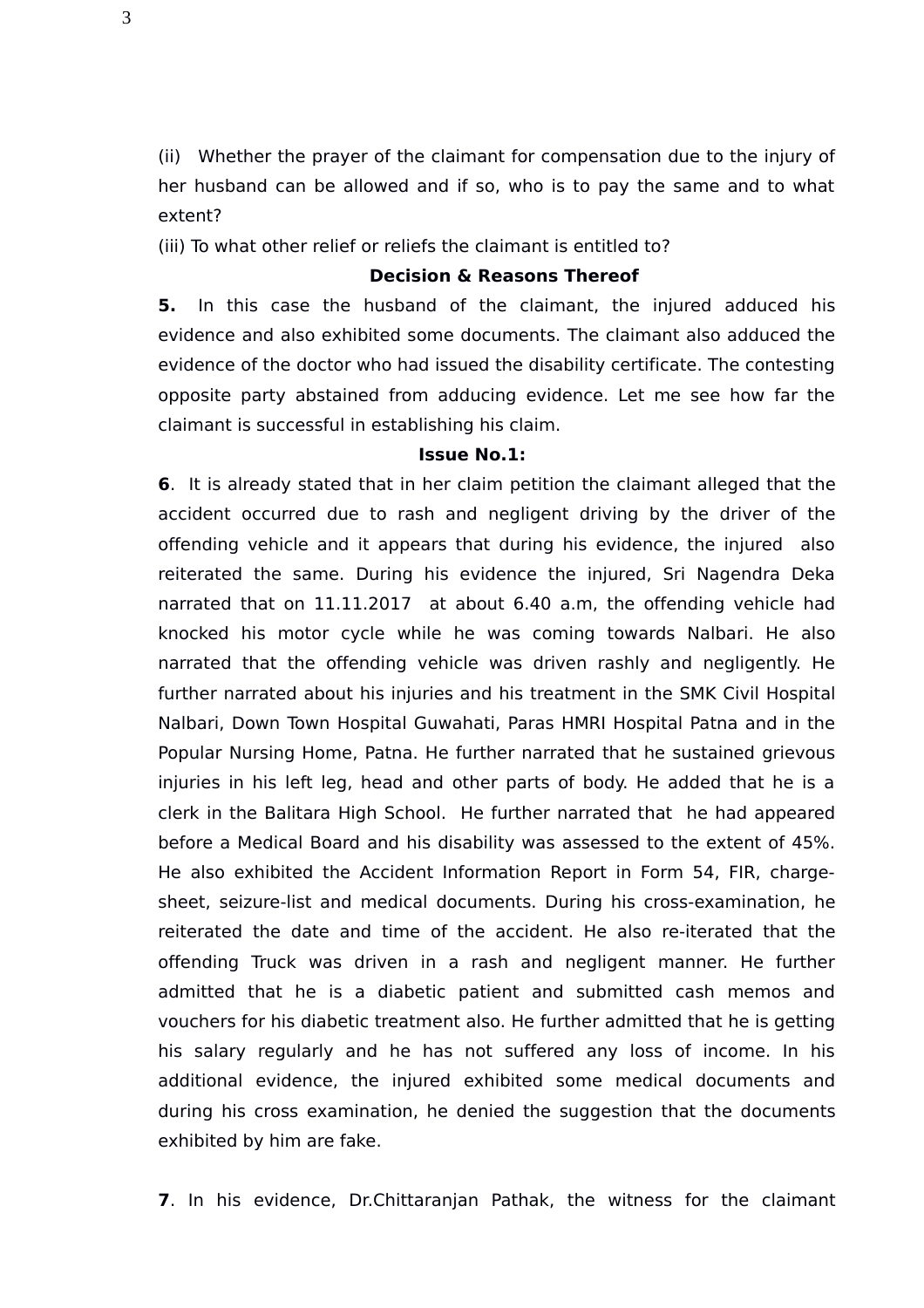narrated that on 13.12.2018, a Medical Board was constituted under his chairmanship to assess the disability of the injured and he further narrated that the Board assessed the disability of the injured to the extant of 45 % of locomotor type in relation to his left leg. He also exhibited the disability certificate which has been marked as Ext.2. During his cross-examination, he stated that the disability of the injured was in relation to his left leg and it was not in respect of whole body.

**8.** I have very carefully perused the case record and heard the ld. counsels representing both sides. The ld. Counsel for the Company submitted his argument in writing. The ld. Counsel for the claimant argued that the rash and negligent driving by the driver of the offending vehicle has been established and he also tried to draw attention of this Tribunal towards the documents exhibited by the injured. But opposing his submission, the ld. Counsel for the opposite party argued that the injured is a Govt. servant and is getting his salary and for that, there is no question of his loss of income due to disability. It is further argued that the rash and negligent driving by the driver of the offending vehicle has not been properly established. It is also argued that the injured is a diabetic patient and in the expenditure for his treatment he has included the expenditure for the treatment for diabetes.

**9.** I have very carefully considered the submission advanced by the ld. Counsels and it appears that as in the claim petition, during his evidence, the injured also narrated the occurrence in detail and the injured also stated about the rash and negligent driving by the driver of the offending vehicle. It appears that the opposite party failed to rebut the evidence of the injured regarding the rash and negligent driving by the driver of the offending vehicle. During his cross examination also the injured reiterated the fact that the offending vehicle was driven in a rash and negligent manner. The opposite party also abstained from adducing rebuttal evidence regarding rash and negligent driving. The injured also exhibited the FIR and the charge-sheet and it appears from the Ext. 7(3), the charge-sheet that it was submitted against the driver of the offending vehicle U/s 279/338/427 IPC. In my view, if the driver drove the offending vehicle carefully, the accident and the injury of the claimant could have been averted. The Accident Information Report in Form 54, the Ext. 1 also reveals the involvement of the offending vehicle and the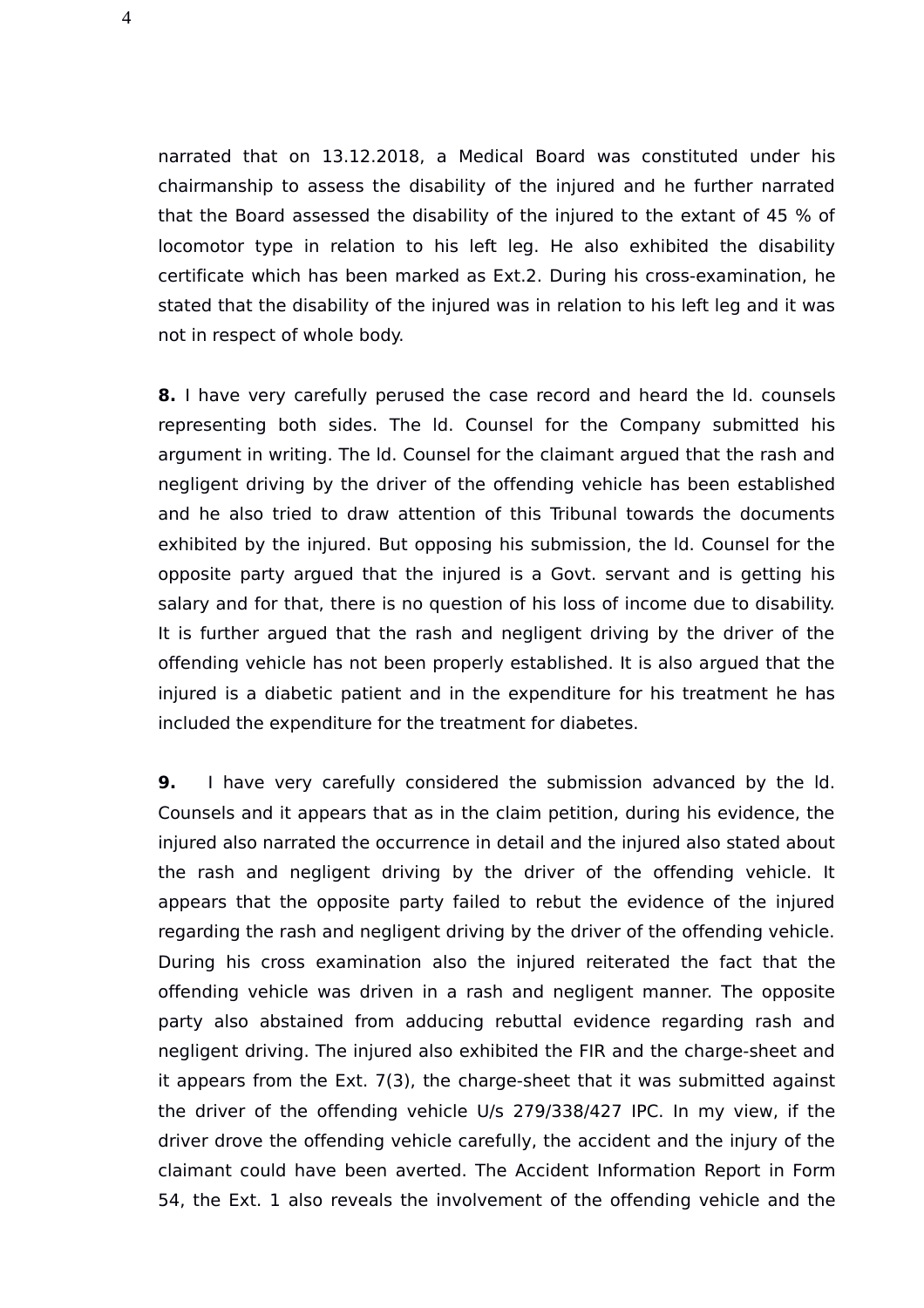parties in the accident. From all these, it appears that the accident occurred due to rash and negligent driving by the driver of the offending vehicle. Hence, this issue is decided accordingly in favour of the claimant.

#### **Issue Nos. 2 & 3**

10. While deciding earlier Issue, it is already seen that the accident occurred due to rash and negligent driving by the driver of the offending vehicle. Now, the question is whether the claimant is entitled to the amount claimed by her as compensation for her husband. During his evidence the injured narrated about the injuries and the treatment he received after the accident. It appears from the evidence that after the accident the injured was treated in the SMK Civil Hospital, Nalbari, Down Town Hospital, Guwahati, Paras HMRI Hospital, Patna and in the Popular Nursing Home, Patna. It appears from the Exht. 4(78), the discharge summary certificate issued by the Popular Nursing Home, Patna that the injured was diagnosed with fracture of both bone of left leg and was treated with ilizarov external ring fixator. It also appears that the injured was treated in the hospitals on different occasions. From the documents exhibited by the injured, it appears that an amount of **Rs. 9,46,310/-** was spent for his treatment and there is no doubt that he is entitled to the amount spent for the treatment. Apart from that, the injured is also entitled to be compensated for the pain and suffering undergone by him due to the injuries he had sustained in the accident. Considering the injuries and the sufferings of the injured, I hold that an amount of **Rs.75,000**/- will be sufficient for the pain and sufferings undergone by him due to the accident. Apart from the above, the injured is also awarded **Rs.25,000/-** for the loss of amenities in life. That apart from that the injured is also awarded **Rs. 100,000/-** for the cost of transportation, attendant, diet etc. During evidence, the injured admitted that he is getting his salary regularly and he has not incurred any loss of income. As such, no compensation is awarded for loss of future income.

**11.** Now, the question is who is to pay the amount of compensation. It appears from the Exht.1, the Accident Information Report that the driver of the offending vehicle had a valid driving license at the time of the accident and the vehicle was duly insured with the Liberty Videocon General Insurance Company Limited vide Policy No.2013-300201-16-1002905-00-000 and the

5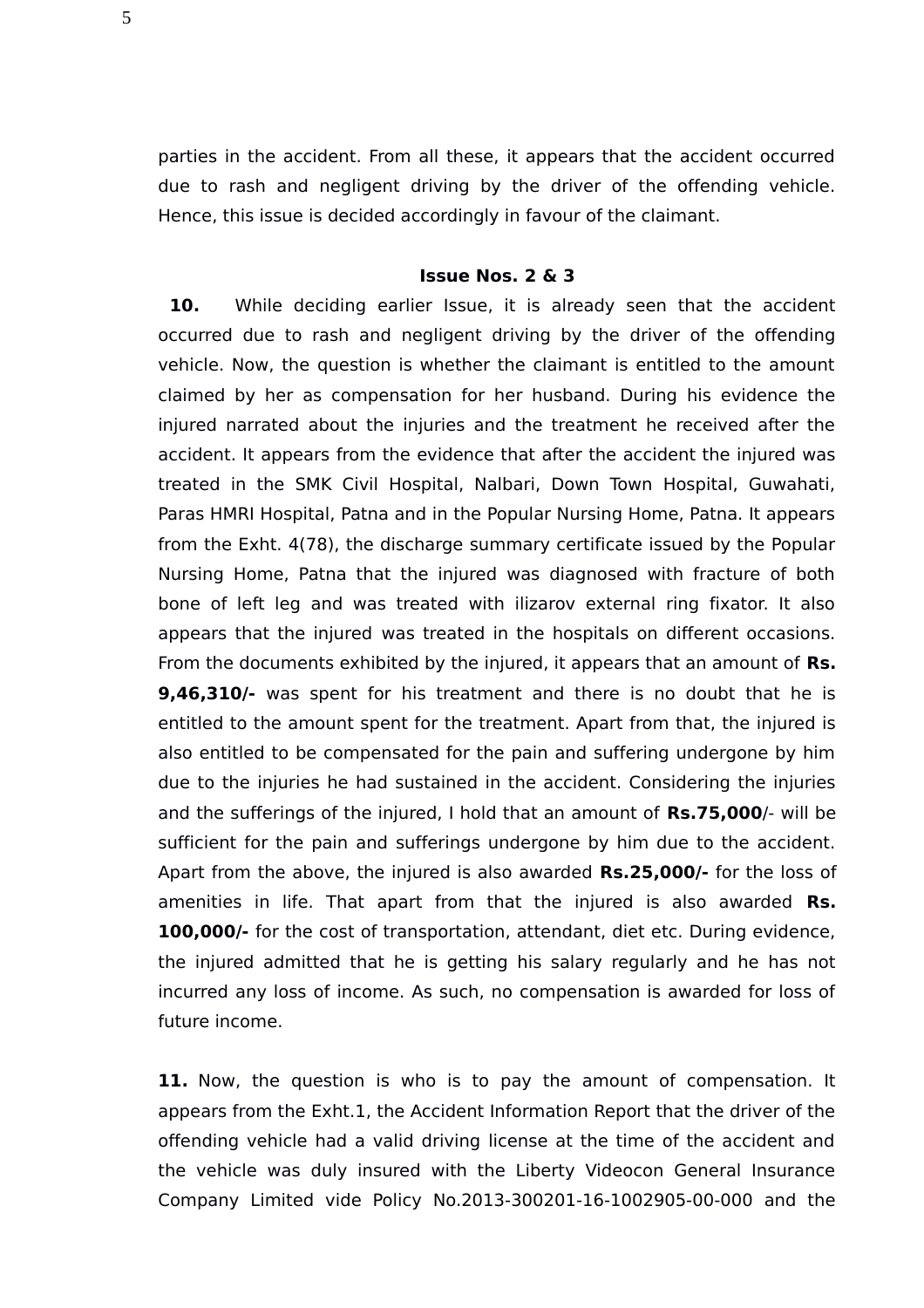policy was valid up to 01.03.2018. The Insurance Company also admitted that the vehicle was duly insured with it. As such, I hold that the opposite party no. 1, the Liberty Videocon General Insurance Company Limited is liable to pay the compensation.

#### **O R D E R**

**12.** Considering every facts and circumstances, it is hereby ordered that the opposite party No.1, the Liberty Videocon General Insurance Company Limited shall make the payment of **Rs 9,46,310+75,000+25,000+100,000=11,46,310/- rounded to Rs.11,46,300/- (Rs. Eleven lakh forty six thousand and three hundred only)** in favour of the injured as prayed by the claimant claimant within 60 days from today with interest @ 6% per annum from the date of filing of the claim petition on 22.12.2017.

Let a copy of the judgment be furnished to all the concerned parties within 15 (fifteen) days from today as per Provisions of Section 168(2) of the M.V. Act. This MAC Case is disposed of on contest. In this case though argument was heard on 12.03.2020, but due to lock down judgment could not be pronounced in time.

**Given under my hand and seal of this Tribunal at Nalbari on this the 22nd Day of June,2020. Dictated & corrected by me.** 

**Presiding Officer /Member Presiding Officer/ Member M.A.C.T. Nalbari M.A.C.T. Nalbari** 

## **APPENDIX**

#### **Witness for the claimant**:-

1.Sri Nagendra Deka

2.Sri Chittaranjan Pathak

## **Witness for the opposite party**

Nil

#### **Documents exhibited by the claimant**

Ext. 1 : Accident Information Report in Form 54.